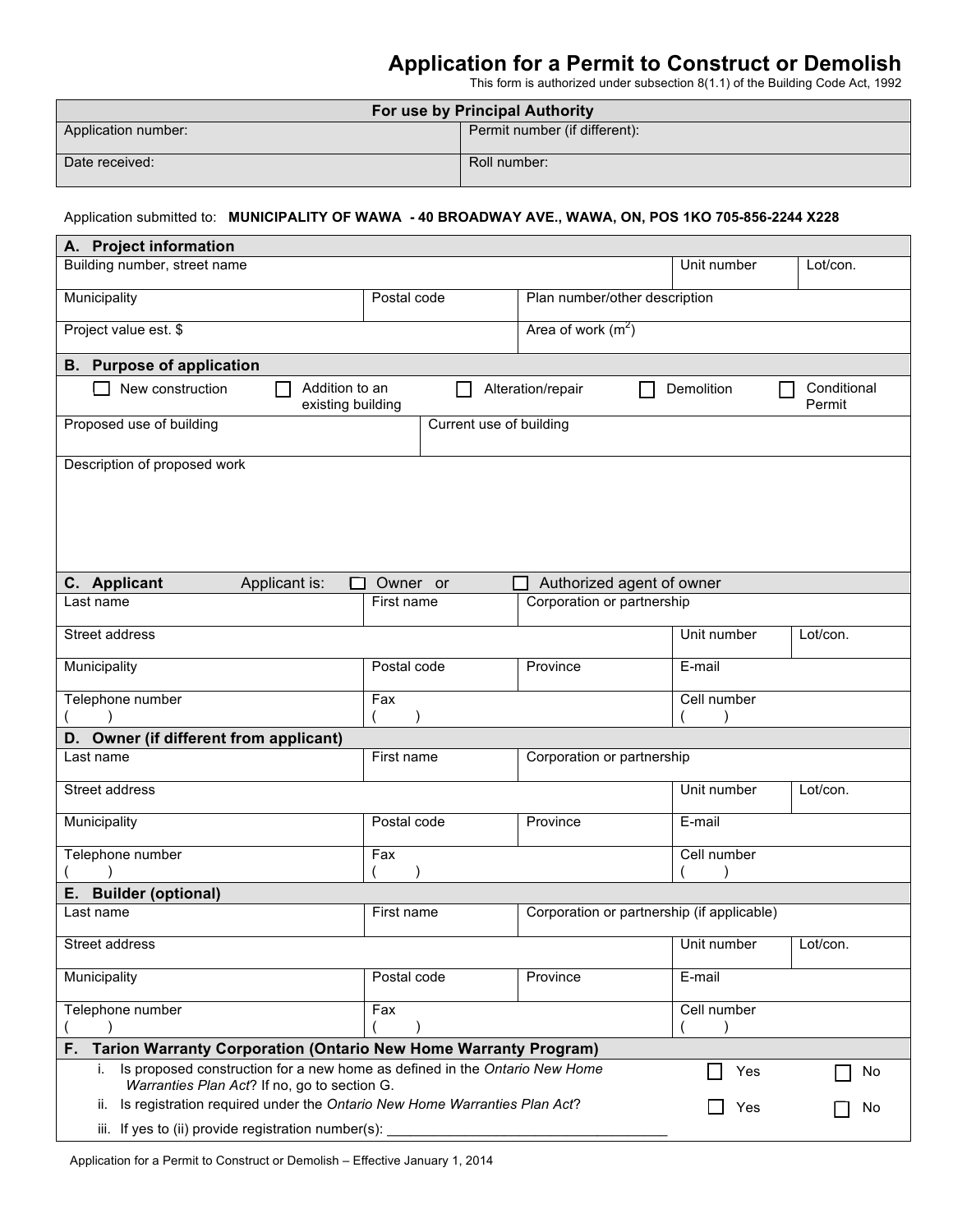|      | <b>G. Required Schedules</b>                                                                                                                                                                                                                                                                                                                           |     |               |
|------|--------------------------------------------------------------------------------------------------------------------------------------------------------------------------------------------------------------------------------------------------------------------------------------------------------------------------------------------------------|-----|---------------|
|      | Attach Schedule 1 for each individual who reviews and takes responsibility for design activities.                                                                                                                                                                                                                                                      |     |               |
| ii.  | Attach Schedule 2 where application is to construct on-site, install or repair a sewage system.                                                                                                                                                                                                                                                        |     |               |
| Н.   | Completeness and compliance with applicable law                                                                                                                                                                                                                                                                                                        |     |               |
| i.   | This application meets all the requirements of clauses $1.3.1.3$ (5) (a) to (d) of Division C of<br>the Building Code (the application is made in the correct form and by the owner or<br>authorized agent, all applicable fields have been completed on the application and required<br>schedules, and all required schedules are submitted).         | Yes | No            |
|      | Payment has been made of all fees that are required, under the applicable by-law,<br>resolution or regulation made under clause 7(1)(c) of the Building Code Act, 1992, to be<br>paid when the application is made                                                                                                                                     | Yes | No            |
| ii.  | This application is accompanied by the plans and specifications prescribed by the<br>applicable by-law, resolution or regulation made under clause $7(1)(b)$ of the Building Code<br>Act. 1992                                                                                                                                                         | Yes | No            |
| iii. | This application is accompanied by the information and documents prescribed by the<br>applicable by-law, resolution or regulation made under clause $7(1)(b)$ of the Building Code<br>Act, 1992 which enable the chief building official to determine whether the proposed<br>building, construction or demolition will contravene any applicable law. | Yes | No            |
| iv.  | The proposed building, construction or demolition will not contravene any applicable law.                                                                                                                                                                                                                                                              | Yes | No            |
| ı.   | <b>Declaration of applicant</b>                                                                                                                                                                                                                                                                                                                        |     |               |
|      | (print name)                                                                                                                                                                                                                                                                                                                                           |     | certify that: |
|      | The information contained in this application, attached schedules, attached plans and specifications, and other attached<br>1.<br>documentation is true to the best of my knowledge.<br>If the owner is a corporation or partnership, I have the authority to bind the corporation or partnership.<br>2.                                               |     |               |

Date Signature of applicant

Personal information contained in this form and schedules is collected under the authority of subsection 8(1.1) of the *Building Code Act, 1992*, and will be used in the administration and enforcement of the *Building Code Act, 1992*. Questions about the collection of personal information may be addressed to: a) the Chief Building Official of the municipality or upper-tier municipality to which this application is being made, or, b) the inspector having the powers and duties of a chief building official in relation to sewage systems or plumbing for an upper-tier municipality, board of health or conservation authority to whom this application is made, or, c) Director, Building and Development Branch, Ministry of Municipal Affairs and Housing 777 Bay St., 2nd Floor. Toronto, M5G 2E5 (416) 585-6666.

|  |  |  |  |  |  |  | FOR OFFICE USE ONLY |  |
|--|--|--|--|--|--|--|---------------------|--|
|--|--|--|--|--|--|--|---------------------|--|

| <b>PLANS RECEIVED</b>                                                  |                      | <b>APPROVED</b>                |                 | <b>DATE</b>                     |           |
|------------------------------------------------------------------------|----------------------|--------------------------------|-----------------|---------------------------------|-----------|
| Site Plan                                                              | Fire Department      |                                |                 |                                 |           |
| Architectural                                                          |                      | <b>Engineering Department</b>  |                 |                                 |           |
| Structural                                                             | Zoning Administrator |                                |                 |                                 |           |
| Mechanical                                                             |                      | <b>Chief Building Official</b> |                 |                                 |           |
| Is Site Plan Approval Required?<br><b>Minimum Zoning Requirements:</b> | YES<br>NO.           | By-Law No. 1997                |                 |                                 |           |
| <b>RESTRICTION</b>                                                     | REF. SEC.            | <b>REQUIRED</b>                | <b>PROPOSED</b> | <b>CONFORMING</b><br><b>YES</b> | <b>NO</b> |
| Minimum Lot Area                                                       |                      |                                |                 |                                 |           |
| Minimum Lot Frontage                                                   |                      |                                |                 |                                 |           |
| Maximum Lot Coverage                                                   |                      |                                |                 |                                 |           |
| Max. Lot Coverage (accessory)                                          |                      |                                |                 |                                 |           |
| Maximum Height                                                         |                      |                                |                 |                                 |           |
| Maximum Gross Floor Area                                               |                      |                                |                 |                                 |           |
| <b>Front Yard</b>                                                      |                      |                                |                 |                                 |           |
| Rear Yard                                                              |                      |                                |                 |                                 |           |
| Side Yard                                                              |                      |                                |                 |                                 |           |
| Side Yard (other)                                                      |                      |                                |                 |                                 |           |
| <b>Exterior Yard</b>                                                   |                      |                                |                 |                                 |           |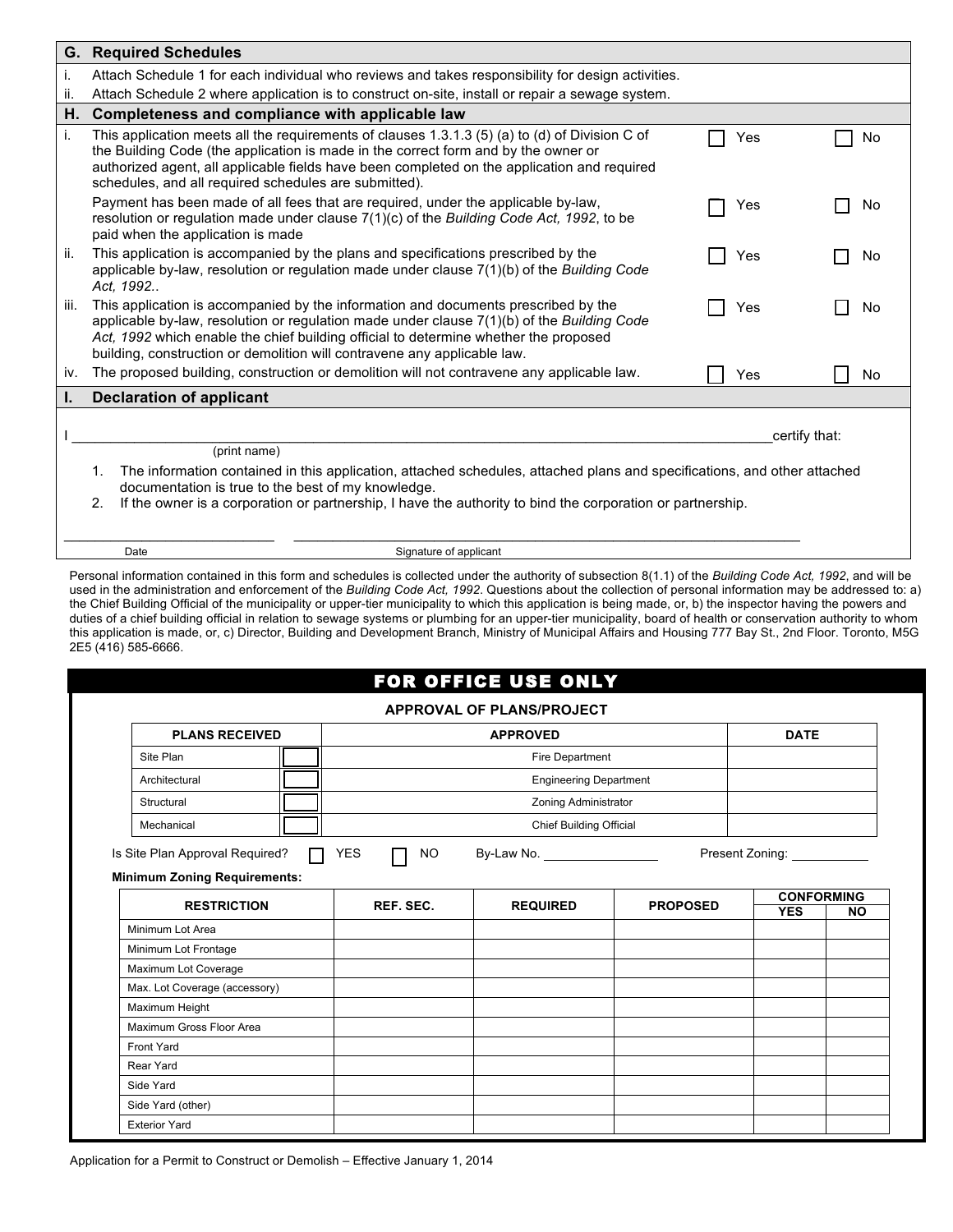### **Schedule 1: Designer Information**

Use one form for each individual who reviews and takes responsibility for design activities with respect to the project.

| A. Project Information                                                                                                                                                                                                                                                                                                                                                                                                                                                                                                                                                         |                                                                                                                                                                                                      |                                |             |          |  |  |  |
|--------------------------------------------------------------------------------------------------------------------------------------------------------------------------------------------------------------------------------------------------------------------------------------------------------------------------------------------------------------------------------------------------------------------------------------------------------------------------------------------------------------------------------------------------------------------------------|------------------------------------------------------------------------------------------------------------------------------------------------------------------------------------------------------|--------------------------------|-------------|----------|--|--|--|
| Building number, street name                                                                                                                                                                                                                                                                                                                                                                                                                                                                                                                                                   |                                                                                                                                                                                                      |                                | Unit no.    | Lot/con. |  |  |  |
| Municipality                                                                                                                                                                                                                                                                                                                                                                                                                                                                                                                                                                   | Postal code                                                                                                                                                                                          | Plan number/ other description |             |          |  |  |  |
| B. Individual who reviews and takes responsibility for design activities                                                                                                                                                                                                                                                                                                                                                                                                                                                                                                       |                                                                                                                                                                                                      |                                |             |          |  |  |  |
| Name                                                                                                                                                                                                                                                                                                                                                                                                                                                                                                                                                                           |                                                                                                                                                                                                      | Firm                           |             |          |  |  |  |
| Street address                                                                                                                                                                                                                                                                                                                                                                                                                                                                                                                                                                 |                                                                                                                                                                                                      |                                | Unit no.    | Lot/con. |  |  |  |
| Municipality                                                                                                                                                                                                                                                                                                                                                                                                                                                                                                                                                                   | Postal code                                                                                                                                                                                          | Province                       | E-mail      |          |  |  |  |
| Telephone number<br>$\rightarrow$                                                                                                                                                                                                                                                                                                                                                                                                                                                                                                                                              | Fax number                                                                                                                                                                                           |                                | Cell number |          |  |  |  |
| C. Design activities undertaken by individual identified in Section B. [Building Code Table 3.5.2.1. of<br><b>Division C]</b>                                                                                                                                                                                                                                                                                                                                                                                                                                                  |                                                                                                                                                                                                      |                                |             |          |  |  |  |
| House<br><b>Small Buildings</b><br>Large Buildings<br><b>Complex Buildings</b><br>Description of designer's work                                                                                                                                                                                                                                                                                                                                                                                                                                                               | HVAC - House<br><b>Building Structural</b><br>Plumbing - House<br><b>Building Services</b><br>Plumbing - All Buildings<br>Detection, Lighting and Power<br>On-site Sewage Systems<br>Fire Protection |                                |             |          |  |  |  |
| D. Declaration of Designer                                                                                                                                                                                                                                                                                                                                                                                                                                                                                                                                                     |                                                                                                                                                                                                      |                                |             |          |  |  |  |
| declare that (choose one as appropriate):                                                                                                                                                                                                                                                                                                                                                                                                                                                                                                                                      |                                                                                                                                                                                                      |                                |             |          |  |  |  |
| (print name)                                                                                                                                                                                                                                                                                                                                                                                                                                                                                                                                                                   |                                                                                                                                                                                                      |                                |             |          |  |  |  |
| I review and take responsibility for the design work on behalf of a firm registered under subsection 3.2.4 of Division<br>C, of the Building Code. I am qualified, and the firm is registered, in the appropriate classes/categories.<br>Firm BCIN:<br>I review and take responsibility for the design and am qualified in the appropriate category as an "other designer"<br>under subsection 3.2.5 of Division C, of the Building Code.<br>Individual BCIN:<br><u> 1989 - Johann Stein, mars an deus Amerikaansk kommunister (</u><br>Basis for exemption from registration: |                                                                                                                                                                                                      |                                |             |          |  |  |  |
| The design work is exempt from the registration and qualification requirements of the Building Code.<br>Basis for exemption from registration and qualification:<br>I certify that:<br>The information contained in this schedule is true to the best of my knowledge.<br>1.<br>2.<br>I have submitted this application with the knowledge and consent of the firm.                                                                                                                                                                                                            |                                                                                                                                                                                                      |                                |             |          |  |  |  |
| Date                                                                                                                                                                                                                                                                                                                                                                                                                                                                                                                                                                           |                                                                                                                                                                                                      | Signature of Designer          |             |          |  |  |  |
| NOTE:                                                                                                                                                                                                                                                                                                                                                                                                                                                                                                                                                                          |                                                                                                                                                                                                      |                                |             |          |  |  |  |

1. For the purposes of this form, "individual" means the "person" referred to in Clause 3.2.4.7(1) c).of Division C, Article 3.2.5.1. of Division C, and all other persons who are exempt from qualification under Subsections 3.2.4. and 3.2.5. of Division C.

2. Schedule 1 is not required to be completed by a holder of a license, temporary license, or a certificate of authorization, issued by the Ontario Association of Architects. Schedule 1 is also not required to be completed by a holder of a license to practise, a limited license to practise, or a certificate of authorization, issued by the Association of Professional Engineers of Ontario.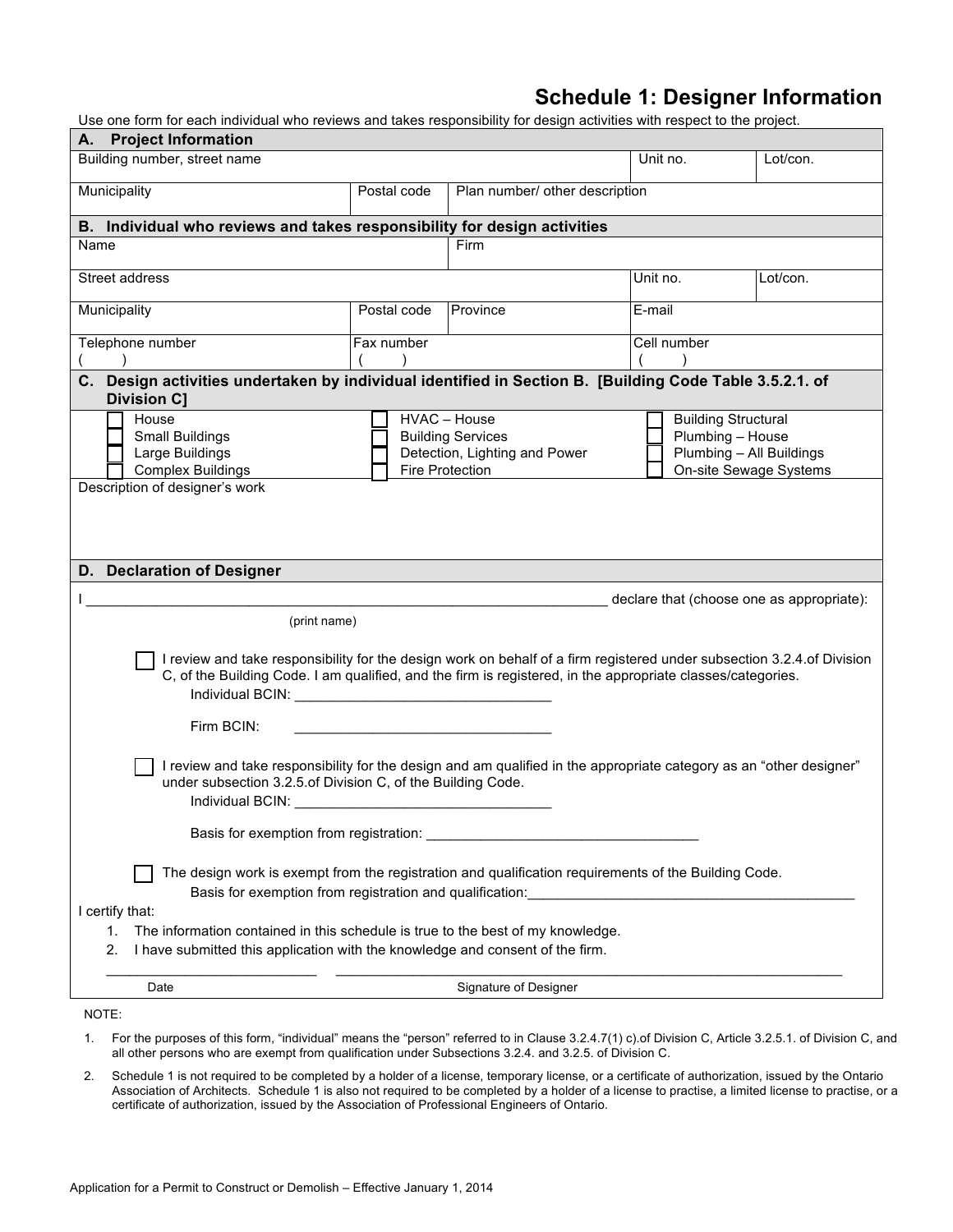# **Schedule 2: Sewage System Installer Information**

| A. Project Information                                                                                                                                                                                      |                                                                                                                                                                                                                                                                                                                                     |                                                   |             |               |  |  |  |
|-------------------------------------------------------------------------------------------------------------------------------------------------------------------------------------------------------------|-------------------------------------------------------------------------------------------------------------------------------------------------------------------------------------------------------------------------------------------------------------------------------------------------------------------------------------|---------------------------------------------------|-------------|---------------|--|--|--|
| Building number, street name<br>Unit number<br>Lot/con.                                                                                                                                                     |                                                                                                                                                                                                                                                                                                                                     |                                                   |             |               |  |  |  |
| Municipality                                                                                                                                                                                                | Postal code                                                                                                                                                                                                                                                                                                                         | Plan number/ other description                    |             |               |  |  |  |
| <b>B.</b> Sewage system installer                                                                                                                                                                           |                                                                                                                                                                                                                                                                                                                                     |                                                   |             |               |  |  |  |
| Yes (Continue to Section C)                                                                                                                                                                                 | Is the installer of the sewage system engaged in the business of constructing on-site, installing, repairing, servicing, cleaning or<br>emptying sewage systems, in accordance with Building Code Article 3.3.1.1, Division C?<br>No (Continue to Section E)<br>Installer unknown at time of<br>application (Continue to Section E) |                                                   |             |               |  |  |  |
| C. Registered installer information (where answer to B is "Yes")                                                                                                                                            |                                                                                                                                                                                                                                                                                                                                     |                                                   |             |               |  |  |  |
| Name                                                                                                                                                                                                        |                                                                                                                                                                                                                                                                                                                                     |                                                   | <b>BCIN</b> |               |  |  |  |
| Street address                                                                                                                                                                                              |                                                                                                                                                                                                                                                                                                                                     |                                                   | Unit number | Lot/con.      |  |  |  |
| Municipality                                                                                                                                                                                                | Postal code                                                                                                                                                                                                                                                                                                                         | Province                                          | E-mail      |               |  |  |  |
| Telephone number                                                                                                                                                                                            | Cell number<br>Fax                                                                                                                                                                                                                                                                                                                  |                                                   |             |               |  |  |  |
| D. Qualified supervisor information (where answer to section B is "Yes")                                                                                                                                    |                                                                                                                                                                                                                                                                                                                                     |                                                   |             |               |  |  |  |
| Name of qualified supervisor(s)                                                                                                                                                                             |                                                                                                                                                                                                                                                                                                                                     | <b>Building Code Identification Number (BCIN)</b> |             |               |  |  |  |
|                                                                                                                                                                                                             |                                                                                                                                                                                                                                                                                                                                     |                                                   |             |               |  |  |  |
|                                                                                                                                                                                                             |                                                                                                                                                                                                                                                                                                                                     |                                                   |             |               |  |  |  |
| <b>Declaration of Applicant:</b><br>Е.                                                                                                                                                                      |                                                                                                                                                                                                                                                                                                                                     |                                                   |             |               |  |  |  |
|                                                                                                                                                                                                             |                                                                                                                                                                                                                                                                                                                                     |                                                   |             |               |  |  |  |
|                                                                                                                                                                                                             |                                                                                                                                                                                                                                                                                                                                     |                                                   |             | declare that: |  |  |  |
| (print name)                                                                                                                                                                                                |                                                                                                                                                                                                                                                                                                                                     |                                                   |             |               |  |  |  |
| I am the applicant for the permit to construct the sewage system. If the installer is unknown at time of application, I shall<br>submit a new Schedule 2 prior to construction when the installer is known; |                                                                                                                                                                                                                                                                                                                                     |                                                   |             |               |  |  |  |
| 0R                                                                                                                                                                                                          |                                                                                                                                                                                                                                                                                                                                     |                                                   |             |               |  |  |  |
| I am the holder of the permit to construct the sewage system, and am submitting a new Schedule 2, now that the installer is<br>known.                                                                       |                                                                                                                                                                                                                                                                                                                                     |                                                   |             |               |  |  |  |
| I certify that:                                                                                                                                                                                             |                                                                                                                                                                                                                                                                                                                                     |                                                   |             |               |  |  |  |
| The information contained in this schedule is true to the best of my knowledge.<br>1.                                                                                                                       |                                                                                                                                                                                                                                                                                                                                     |                                                   |             |               |  |  |  |
| 2.<br>If the owner is a corporation or partnership, I have the authority to bind the corporation or partnership.                                                                                            |                                                                                                                                                                                                                                                                                                                                     |                                                   |             |               |  |  |  |
| Signature of applicant<br>Date                                                                                                                                                                              |                                                                                                                                                                                                                                                                                                                                     |                                                   |             |               |  |  |  |